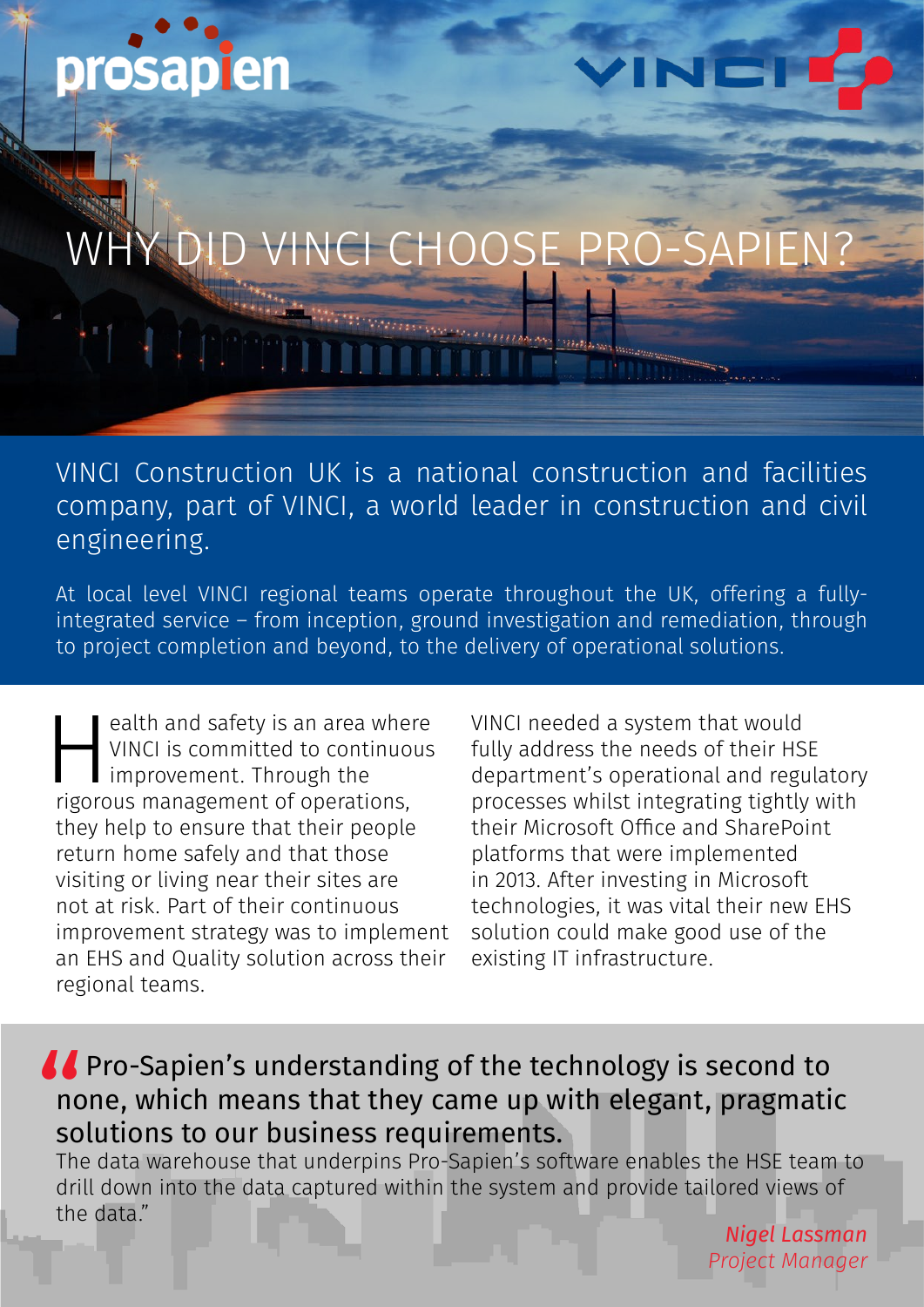## So Specific views of the data have been created based on the<br>audience type which is all driven centrally from our Active<br>Directory, and Pro-Sapien's software is seamlessly integrated<br>with our intranet audience type which is all driven centrally from our Active Directory, and Pro-Sapien's software is seamlessly integrated with our intranet.

We were keen to implement SharePoint 2013 and Pro-Sapien were able to tie in their 2013 software release with our timescales, supplying us with a solution that makes clever use of the underlying features of SharePoint and closely integrates into Microsoft Office. Together we achieved the objectives of the project as well as aiding user adoption and showcasing the platform."

> *Ben Paddick IT Director*

WINCI chose Pro-Sapien because our<br>solution integrates seamlessly with<br>Furthermore, our user-friendly solution is solution integrates seamlessly with and is built on Microsoft technologies. completely flexible, with the ability to create tailored reports and dashboards.

### **The fact that Pro-Sapien's<br>
solution is flexible and<br>
can incorporate change as<br>
our requirements advance** solution is flexible and can incorporate change as our requirements advance over time was core to our decision.

Pro-Sapien's experience and technical expertise, combined with their software, delivered an HSEQ portal that met our expectations. As a result we have a robust solution that has removed bureaucracy for end-users, is fit for purpose and tightly integrates with our Microsoft Office and SharePoint environment."

> *Andy Sneddon Group Health and Safety Director*

According to Commercial Director of Pro-Sapien, Murray Ferguson:

**66** By investing in Pro-Sapien's<br>software, organizations like<br>VINCI see major productivity software, organizations like VINCI see major productivity and compliance management benefits that enable greater transparency, all of which assist when fulfilling regulatory requirements and internal quality standards. In this project, we implemented mobile forms that can be filled in anonymously by site workers and the public alike to report near misses and non-conformance."

By scanning QR codes on the VINCI site perimeter hoardings, an individual can fill in a form to highlight areas of concern to the HSE team. As the forms are browser based, any device including tablets and smartphones can be used.

VINCI's strategic approach to their EHS and Quality management demonstrates the bold and progressive commitment they have for the safety of their employees, contractors, and the general public.